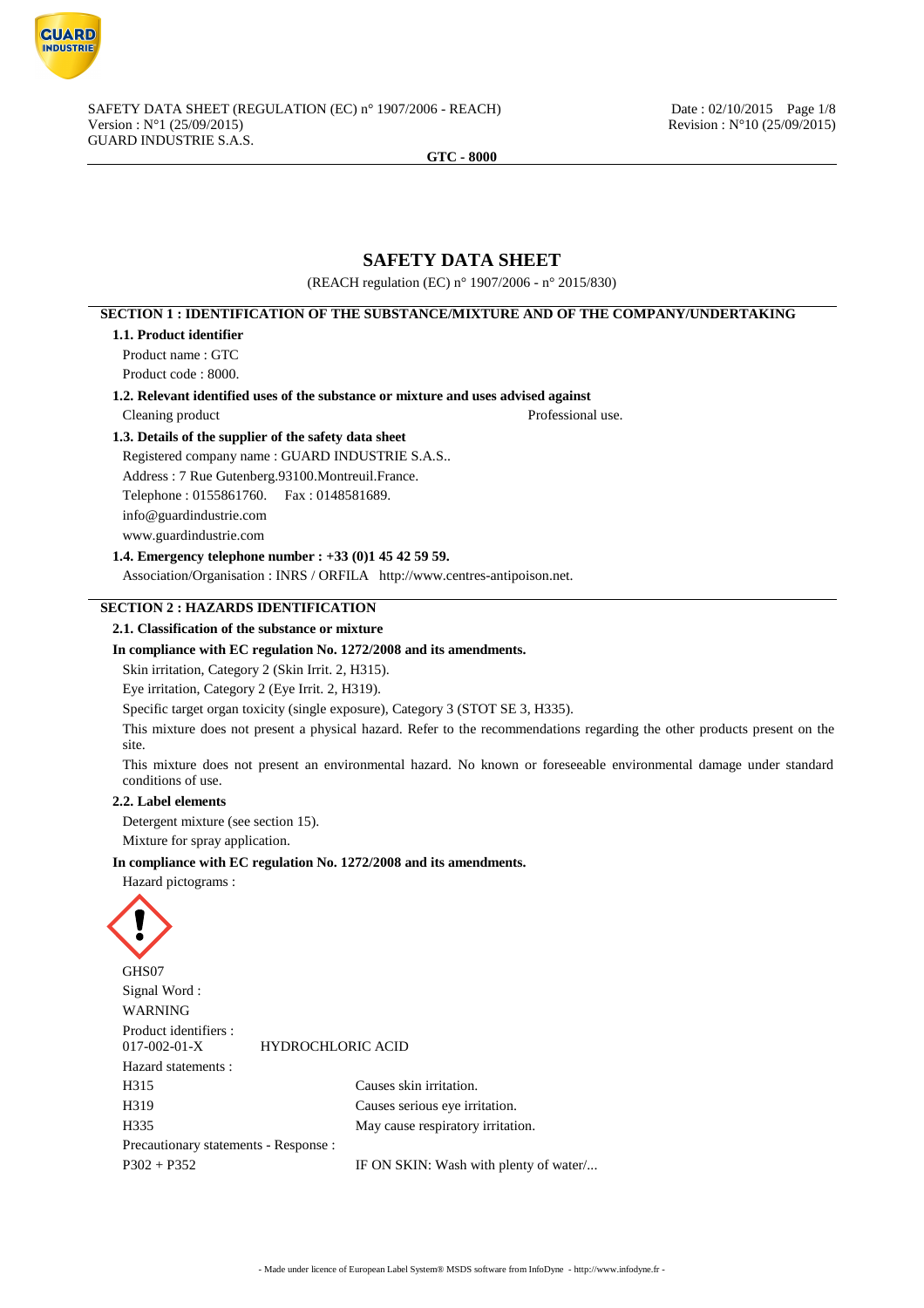

| $P305 + P351 + P338$                 | IF IN EYES: Rinse cautiously with water for several minutes. Remove contact<br>lenses, if present and easy to do. Continue rinsing. |
|--------------------------------------|-------------------------------------------------------------------------------------------------------------------------------------|
| P321                                 | Specific treatment (see  on this label).                                                                                            |
| $P337 + P313$                        | If eye irritation persists: Get medical advice/attention.                                                                           |
| $P362 + P364$                        | Take off contaminated clothing and wash it before reuse.                                                                            |
| Precautionary statements - Storage : |                                                                                                                                     |
| $P403 + P233$                        | Store in a well-ventilated place. Keep container tightly closed.                                                                    |

#### **2.3. Other hazards**

The mixture does not contain substances classified as 'Substances of Very High Concern' (SVHC)  $>0.1\%$  published by the European CHemicals Agency (ECHA) under article 57 of REACH: http://echa.europa.eu/fr/candidate-list-table

The mixture satisfies neither the PBT nor the vPvB criteria for mixtures in accordance with annexe XIII of the REACH regulations EC 1907/2006.

## **SECTION 3 : COMPOSITION/INFORMATION ON INGREDIENTS**

## **3.2. Mixtures**

| Composition :          |                             |      |                    |
|------------------------|-----------------------------|------|--------------------|
| Identification         | (EC) 1272/2008              | Note | $\frac{10}{6}$     |
| $ INDEX: 017-002-01-X$ | GHS05, GHS07                | В    | $10 \le x \% < 25$ |
| EC: 231-595-7          | Dgr                         |      |                    |
|                        | $\vert$ Skin Corr. 1B, H314 |      |                    |
| HYDROCHLORIC ACID      | STOT SE 3, H335             |      |                    |

## **SECTION 4 : FIRST AID MEASURES**

As a general rule, in case of doubt or if symptoms persist, always call a doctor.

NEVER induce swallowing by an unconscious person.

## **4.1. Description of first aid measures**

#### **In the event of exposure by inhalation :**

In the event of massive inhalation, remove the person exposed to fresh air. Keep warm and at rest.

If the person is unconscious, place in recovery position. Notify a doctor in all events, to ascertain whether observation and supportive hospital care will be necessary.

If breathing is irregular or has stopped, effect mouth-to-mouth resuscitation and call a doctor.

In the event of inhalation of spray mist, seek medical attention immediately, showing the packaging or label.

#### **In the event of splashes or contact with eyes :**

Wash thoroughly with fresh, clean water for 15 minutes holding the eyelids open.

If there is any redness, pain or visual impairment, consult an ophthalmologist.

## **In the event of splashes or contact with skin :**

Remove contaminated clothing and wash the skin thoroughly with soap and water or a recognised cleaner.

Watch out for any remaining product between skin and clothing, watches, shoes, etc.

If the contaminated area is widespread and/or there is damage to the skin, a doctor must be consulted or the patient transferred to hospital.

## **In the event of swallowing :**

Do not give the patient anything orally.

In the event of swallowing, if the quantity is small (no more than one mouthful), rinse the mouth with water and consult a doctor.

Seek medical attention immediately, showing the label.

## **4.2. Most important symptoms and effects, both acute and delayed**

#### No data available.

#### **4.3. Indication of any immediate medical attention and special treatment needed**

No data available.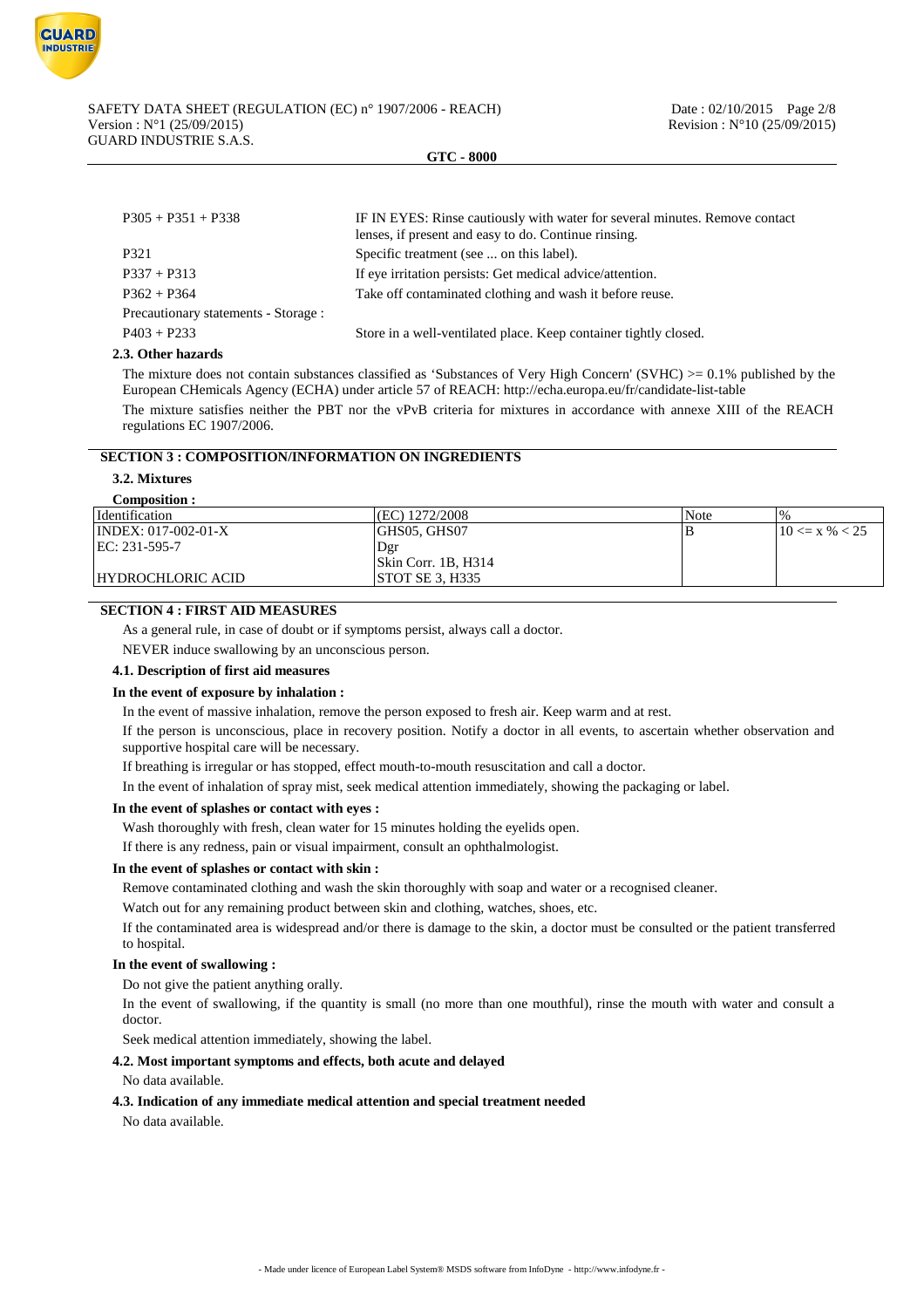

## **SECTION 5 : FIREFIGHTING MEASURES**

#### Non-flammable.

#### **5.1. Extinguishing media**

#### **5.2. Special hazards arising from the substance or mixture**

A fire will often produce a thick black smoke. Exposure to decomposition products may be hazardous to health.

Do not breathe in smoke.

In the event of a fire, the following may be formed :

- carbon monoxide (CO)
- carbon dioxide (CO2)
- hydrogen chloride (HCl)
- phosgene (CCl2O)
- chlorine (Cl2)

#### **5.3. Advice for firefighters**

No data available.

## **SECTION 6 : ACCIDENTAL RELEASE MEASURES**

#### **6.1. Personal precautions, protective equipment and emergency procedures**

Consult the safety measures listed under headings 7 and 8.

### **For non first aid worker**

Avoid inhaling the vapors.

Avoid any contact with the skin and eyes.

If a large quantity has been spilt, evacuate all personnel and only allow intervention by trained operators equipped with safety apparatus.

## **For first aid worker**

First aid workers will be equipped with suitable personal protective equipment (See section 8).

#### **6.2. Environmental precautions**

Contain and control the leaks or spills with non-combustible absorbent materials such as sand, earth, vermiculite, diatomaceous earth in drums for waste disposal.

Prevent any material from entering drains or waterways.

### **6.3. Methods and material for containment and cleaning up**

If the ground is contaminated, once the product has been recovered by sponging with an inert and non-combustible absorbent material, wash the contaminated area in plenty of water.

Clean preferably with a detergent, do not use solvents.

## **6.4. Reference to other sections**

No data available.

## **SECTION 7 : HANDLING AND STORAGE**

Requirements relating to storage premises apply to all facilities where the mixture is handled.

#### **7.1. Precautions for safe handling**

Always wash hands after handling.

Remove and wash contaminated clothing before re-using.

#### **Fire prevention :**

Handle in well-ventilated areas.

Prevent access by unauthorised personnel.

#### **Recommended equipment and procedures :**

For personal protection, see section 8.

Observe precautions stated on label and also industrial safety regulations.

Avoid inhaling vapors. Carry out any industrial operation which may give rise to this in a sealed apparatus.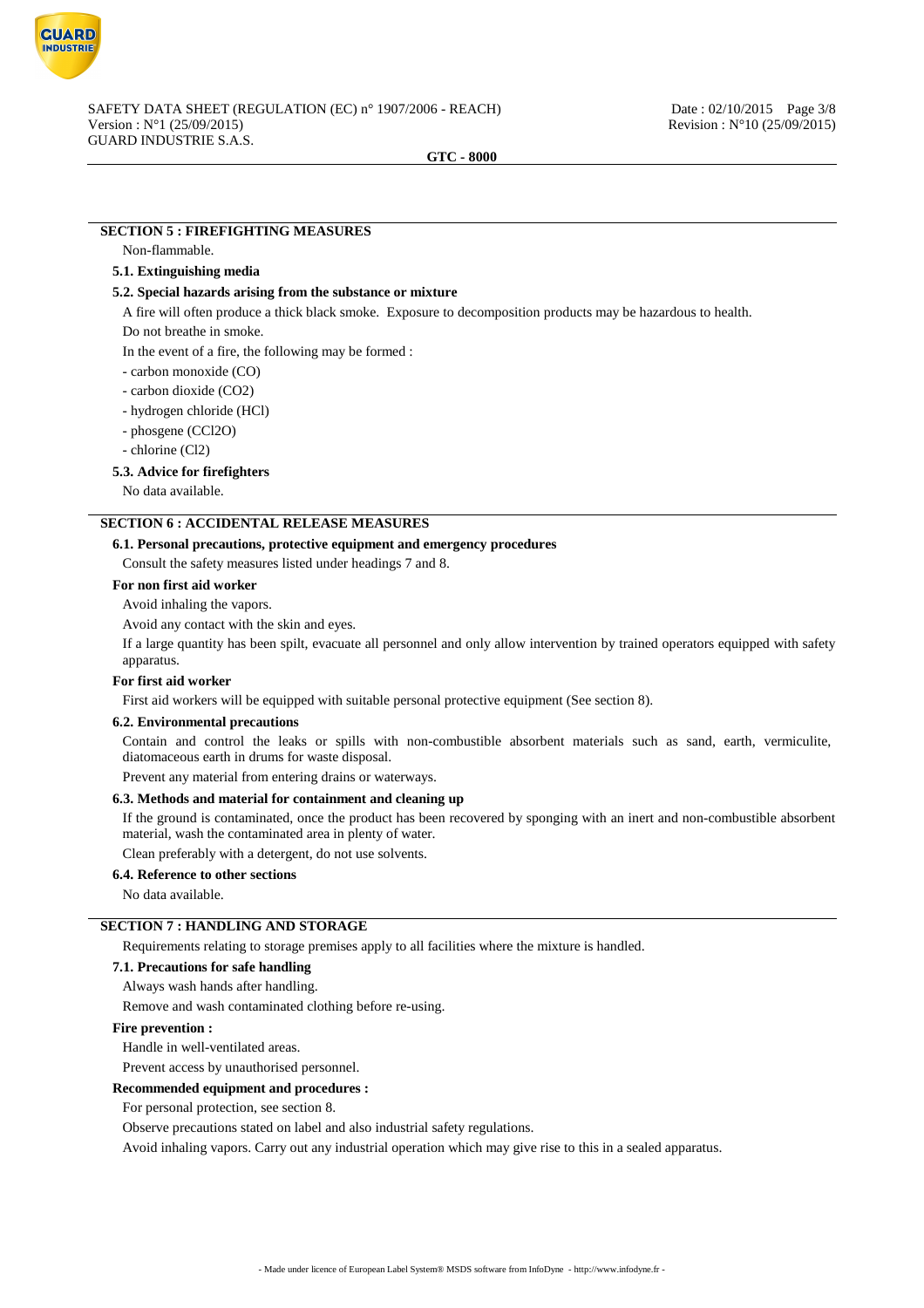

Provide vapor extraction at the emission source and also general ventilation of the premises.

Also provide breathing apparatus for certain short tasks of an exceptional nature and for emergency interventions.

In all cases, recover emissions at source.

Avoid skin and eye contact with this mixture.

### **Prohibited equipment and procedures :**

No smoking, eating or drinking in areas where the mixture is used.

#### **7.2. Conditions for safe storage, including any incompatibilities**

No data available.

## **Storage**

Keep the container tightly closed in a dry, well-ventilated place.

**Packaging**

Always keep in packaging made of an identical material to the original.

**7.3. Specific end use(s)**

#### No data available.

## **SECTION 8 : EXPOSURE CONTROLS/PERSONAL PROTECTION**

## **8.1. Control parameters**

No data available.

## **Derived no effect level (DNEL) or derived minimum effect level (DMEL):**

HYDROCHLORIC ACID ...%

**Final use: Workers.** Exposure method: Inhalation.

Potential health effects:<br>
DNEL:<br>  $15 \text{ mo of substance/m}^3$ 15 mg of substance/m3

Exposure method: Inhalation.<br>
Potential health effects: Long term<br>
Long term DNEL : 8 mg of substance/m3

Long term local effects.

## **Predicted no effect concentration (PNEC):**

HYDROCHLORIC ACID ...% Environmental compartment: Fresh water.

PNEC : 0.036 mg/l

Environmental compartment: Sea water. PNEC : 0.036 mg/l

Environmental compartment: Intermittent waste water. PNEC : 0.045 mg/l

Environmental compartment: Waste water treatment plant. PNEC : 0.036 mg/l

#### **8.2. Exposure controls**

## **Personal protection measures, such as personal protective equipment**

Pictogram(s) indicating the obligation of wearing personal protective equipment (PPE) :



Use personal protective equipment that is clean and has been properly maintained.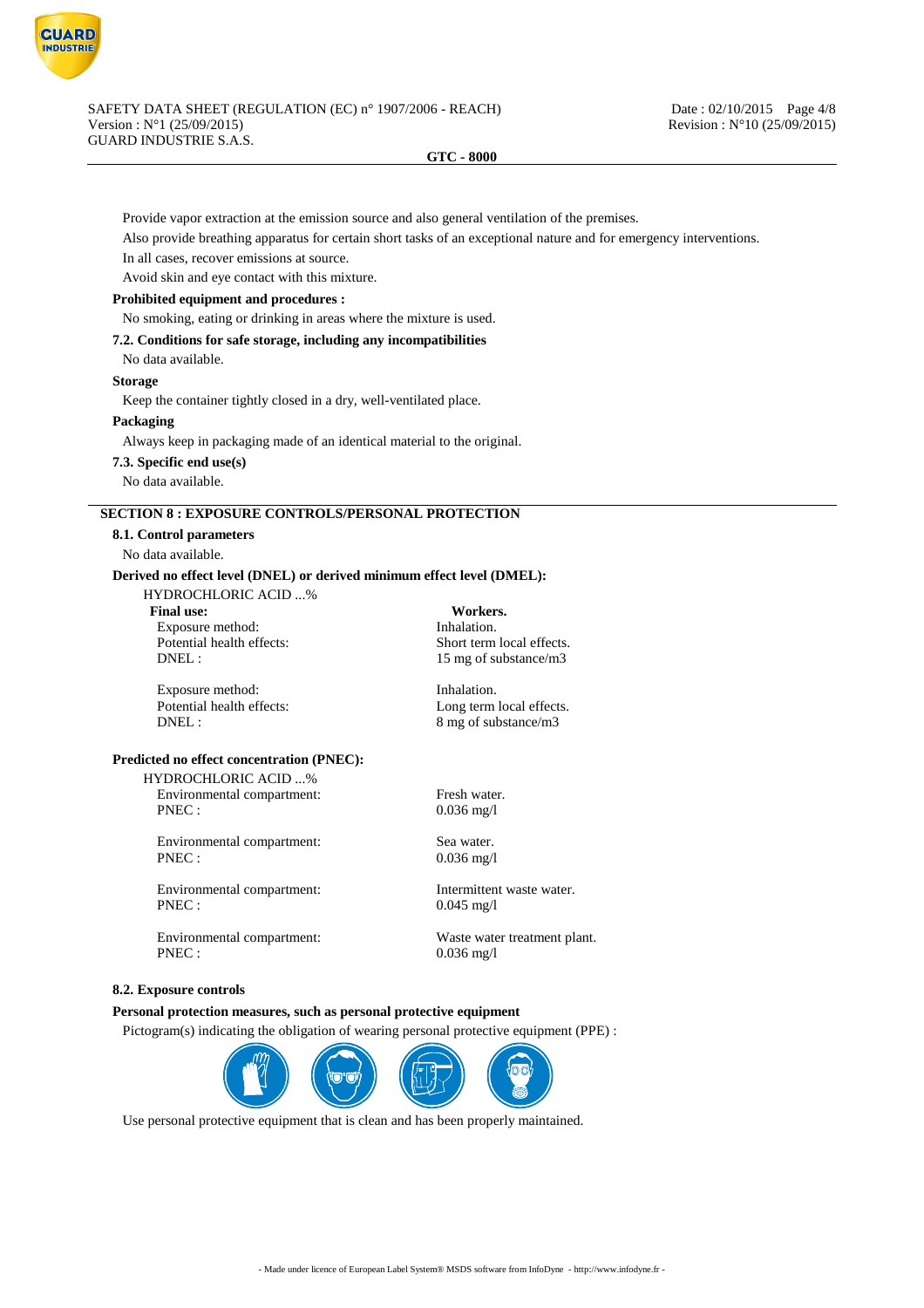

Store personal protective equipment in a clean place, away from the work area.

Never eat, drink or smoke during use. Remove and wash contaminated clothing before re-using. Ensure that there is adequate ventilation, especially in confined areas.

## **- Eye / face protection**

Avoid contact with eyes.

Use eye protectors designed to protect against liquid splashes

Before handling, wear safety goggles with protective sides accordance with standard EN166.

In the event of high danger, protect the face with a face shield.

When spraying, wear a face shield in accordance with standard EN166.

Prescription glasses are not considered as protection.

Individuals wearing contact lenses should wear prescription glasses during work where they may be exposed to irritant vapours.

Provide eyewash stations in facilities where the product is handled constantly.

## **- Hand protection**

Wear suitable protective gloves in the event of prolonged or repeated skin contact.

Use suitable protective gloves that are resistant to chemical agents in accordance with standard EN374.

Gloves must be selected according to the application and duration of use at the workstation.

Protective gloves need to be selected according to their suitability for the workstation in question : other chemical products that may be handled, necessary physical protections (cutting, pricking, heat protection), level of dexterity required.

Type of gloves recommended :

- PVC (polyvinyl chloride)

- Butyl Rubber (Isobutylene-isoprene copolymer)

Recommended properties :

- Impervious gloves in accordance with standard EN374

#### **- Body protection**

Avoid skin contact.

Wear suitable protective clothing.

Suitable type of protective clothing :

Wear suitable protective clothing, in particular overalls and boots. These items must be kept in good condition and cleaned after use.

Work clothing worn by personnel shall be laundered regularly.

After contact with the product, all parts of the body that have been soiled must be washed.

## **- Respiratory protection**

Avoid breathing vapours.

If the ventilation is insufficient, wear appropriate breathing apparatus.

When workers are confronted with concentrations that are above occupational exposure limits, they must wear a suitable, approved, respiratory protection device.

Anti-gas and vapour filter(s) (Combined filters) in accordance with standard EN14387 :

- A1 (Brown)

## **SECTION 9 : PHYSICAL AND CHEMICAL PROPERTIES**

## **9.1. Information on basic physical and chemical properties**

| General information:                                   |                  |
|--------------------------------------------------------|------------------|
| Physical state:                                        | Fluid liquid.    |
| Important health, safety and environmental information |                  |
| pH:                                                    | Not stated.      |
|                                                        | Strongly acidic. |
| Boiling point/boiling range:                           | Not specified.   |
| Flash point interval :                                 | Not relevant.    |
| Vapour pressure $(50^{\circ}C)$ :                      | Not relevant.    |
| Density:                                               | >1               |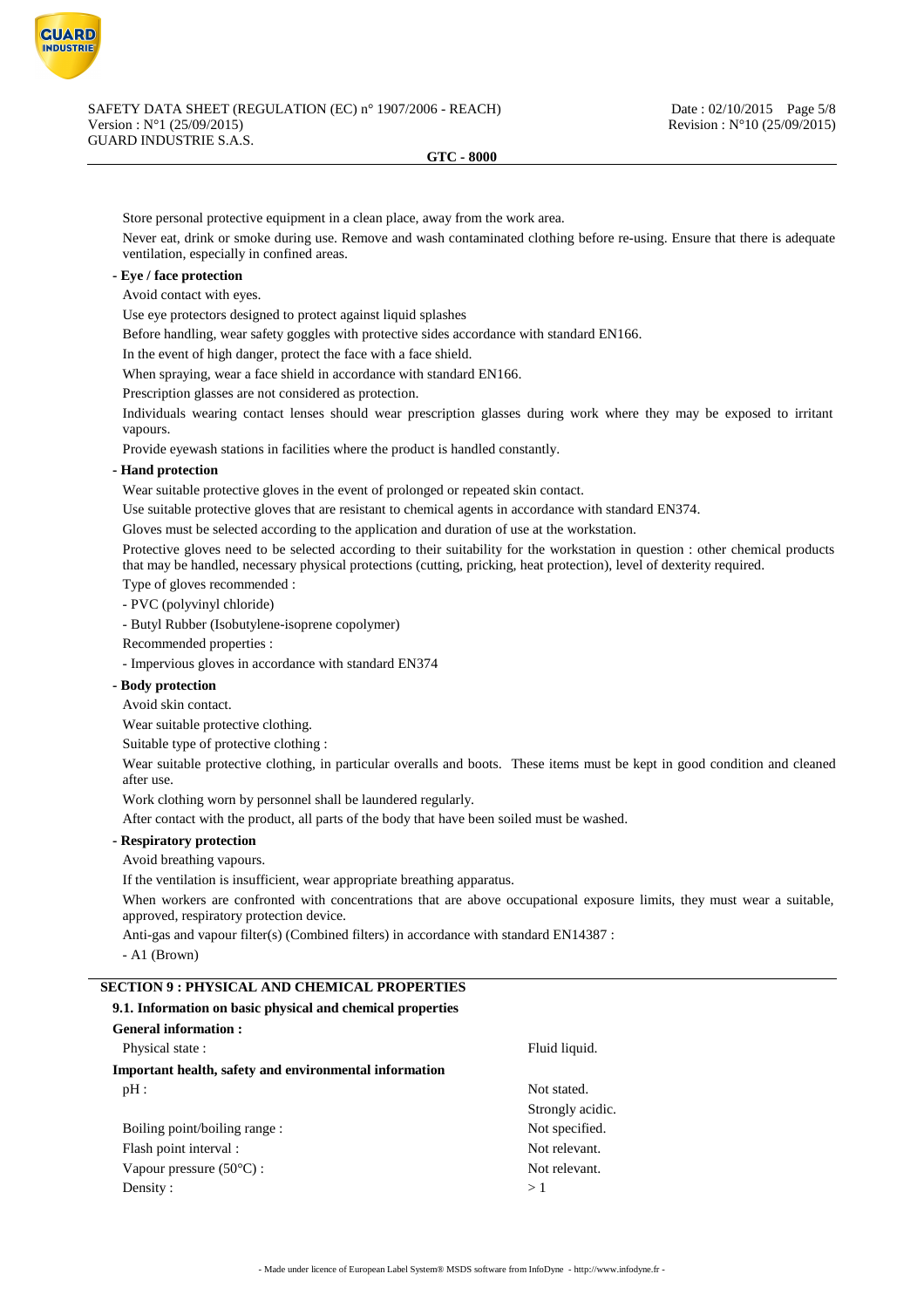

Water solubility : Soluble. Melting point/melting range : Not specified. Self-ignition temperature : Not specified. Decomposition point/decomposition range : Not specified.

## **9.2. Other information**

No data available.

## **SECTION 10 : STABILITY AND REACTIVITY**

### **10.1. Reactivity**

No data available.

## **10.2. Chemical stability**

This mixture is stable under the recommended handling and storage conditions in section 7.

#### **10.3. Possibility of hazardous reactions**

#### No data available.

**10.4. Conditions to avoid**

Avoid :

- frost

#### **10.5. Incompatible materials**

Keep away from :

- bases

## **10.6. Hazardous decomposition products**

The thermal decomposition may release/form :

- carbon monoxide (CO)
- carbon dioxide (CO2)
- hydrogen chloride (HCl)
- phosgene (CCl2O)
- chlorine (Cl2)

## **SECTION 11 : TOXICOLOGICAL INFORMATION**

## **11.1. Information on toxicological effects**

May cause irreversible damage to the skin; namely inflammation of the skin or the formation of erythema and eschar or oedema following exposure up to four hours.

May have reversible effects on the eyes, such as eye irritation which is totally reversible by the end of observation at 21 days. Respiratory tract irritation may occur, together with symptoms such as coughing, choking and breathing difficulties.

#### **11.1.1. Substances**

No toxicological data available for the substances.

#### **11.1.2. Mixture**

No toxicological data available for the mixture.

## **SECTION 12 : ECOLOGICAL INFORMATION**

#### **12.1. Toxicity**

#### **12.1.2. Mixtures**

No aquatic toxicity data available for the mixture.

#### **12.2. Persistence and degradability**

No data available.

## **12.3. Bioaccumulative potential**

No data available.

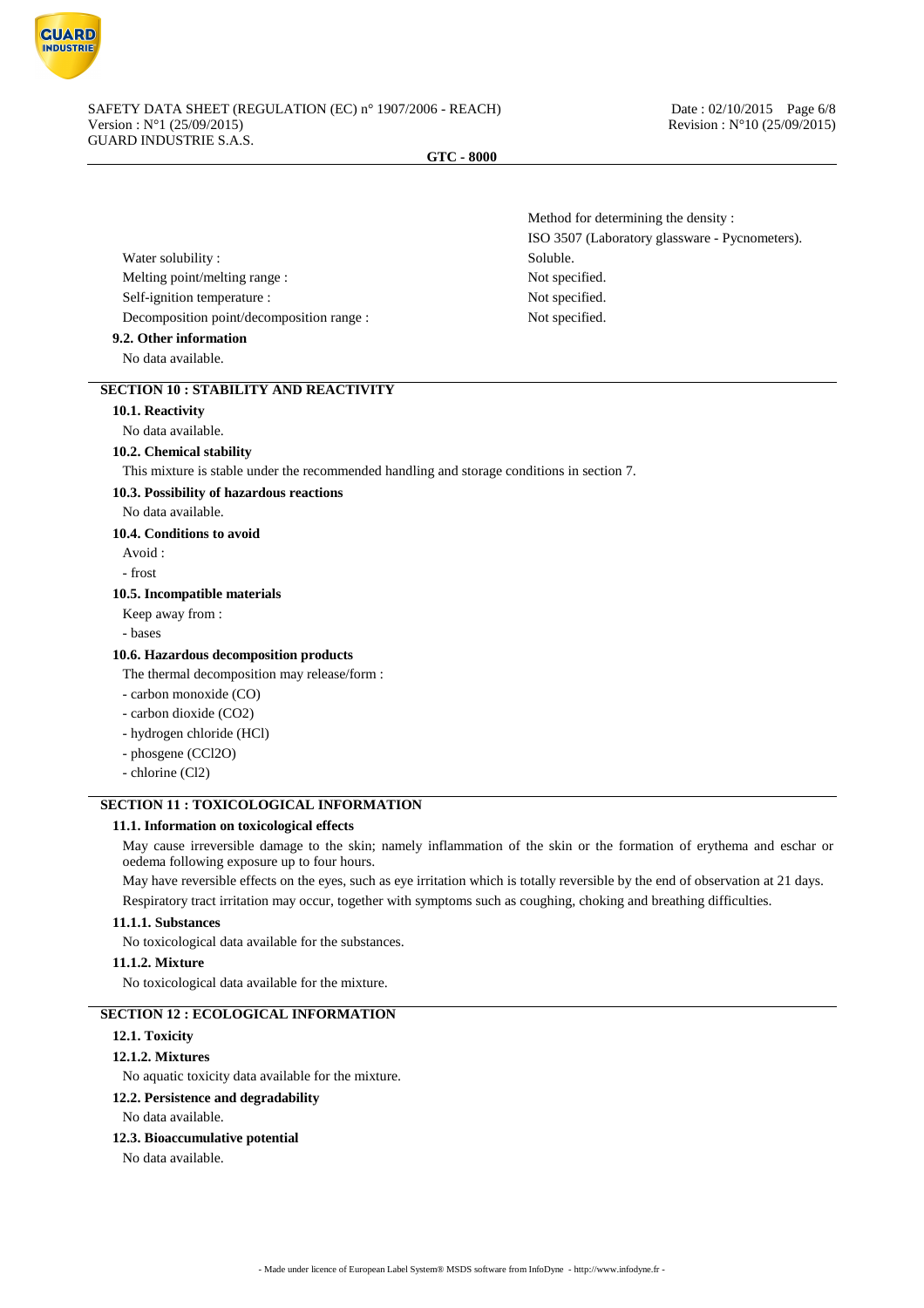

## **12.4. Mobility in soil**

## No data available.

#### **12.5. Results of PBT and vPvB assessment**

No data available.

## **12.6. Other adverse effects**

No data available.

## **SECTION 13 : DISPOSAL CONSIDERATIONS**

Proper waste management of the mixture and/or its container must be determined in accordance with Directive 2008/98/EC.

#### **13.1. Waste treatment methods**

Do not pour into drains or waterways.

### **Waste :**

Waste management is carried out without endangering human health, without harming the environment and, in particular without risk to water, air, soil, plants or animals.

Recycle or dispose of waste in compliance with current legislation, preferably via a certified collector or company.

Do not contaminate the ground or water with waste, do not dispose of waste into the environment.

#### **Soiled packaging :**

Empty container completely. Keep label(s) on container.

Give to a certified disposal contractor.

## **Codes of wastes (Decision 2001/573/EC, Directive 2006/12/EEC, Directive 94/31/EEC on hazardous waste) :**

20 01 29 \* detergents containing dangerous substances

## **SECTION 14 : TRANSPORT INFORMATION**

Exempt from transport classification and labelling.

Transport product in compliance with provisions of the ADR for road, RID for rail, IMDG for sea and ICAO/IATA for air transport (ADR 2015 - IMDG 2014 - ICAO/IATA 2015).

## **SECTION 15 : REGULATORY INFORMATION**

**15.1. Safety, health and environmental regulations/legislation specific for the substance or mixture**

## **- Classification and labelling information included in section 2:**

The following regulations have been used:

- EU Regulation No. 1272/2008 amended by EU Regulation No. 487/2013.
- EU Regulation No. 1272/2008 amended by EU Regulation No. 758/2013.
- EU Regulation No. 1272/2008 amended by EU Regulation No. 944/2013.
- EU Regulation No. 1272/2008 amended by EU Regulation No. 605/2014.
- EU Regulation No. 1272/2008 amended by EU Regulation No. 1297/2014.
- **Container information:**
- No data available.
- **Particular provisions :**
- No data available.
- **Labelling for detergents (EC Regulation No. 648/2004,907/2006) :**
- less than 5 % : nonionic surfactants

## **15.2. Chemical safety assessment**

No data available.